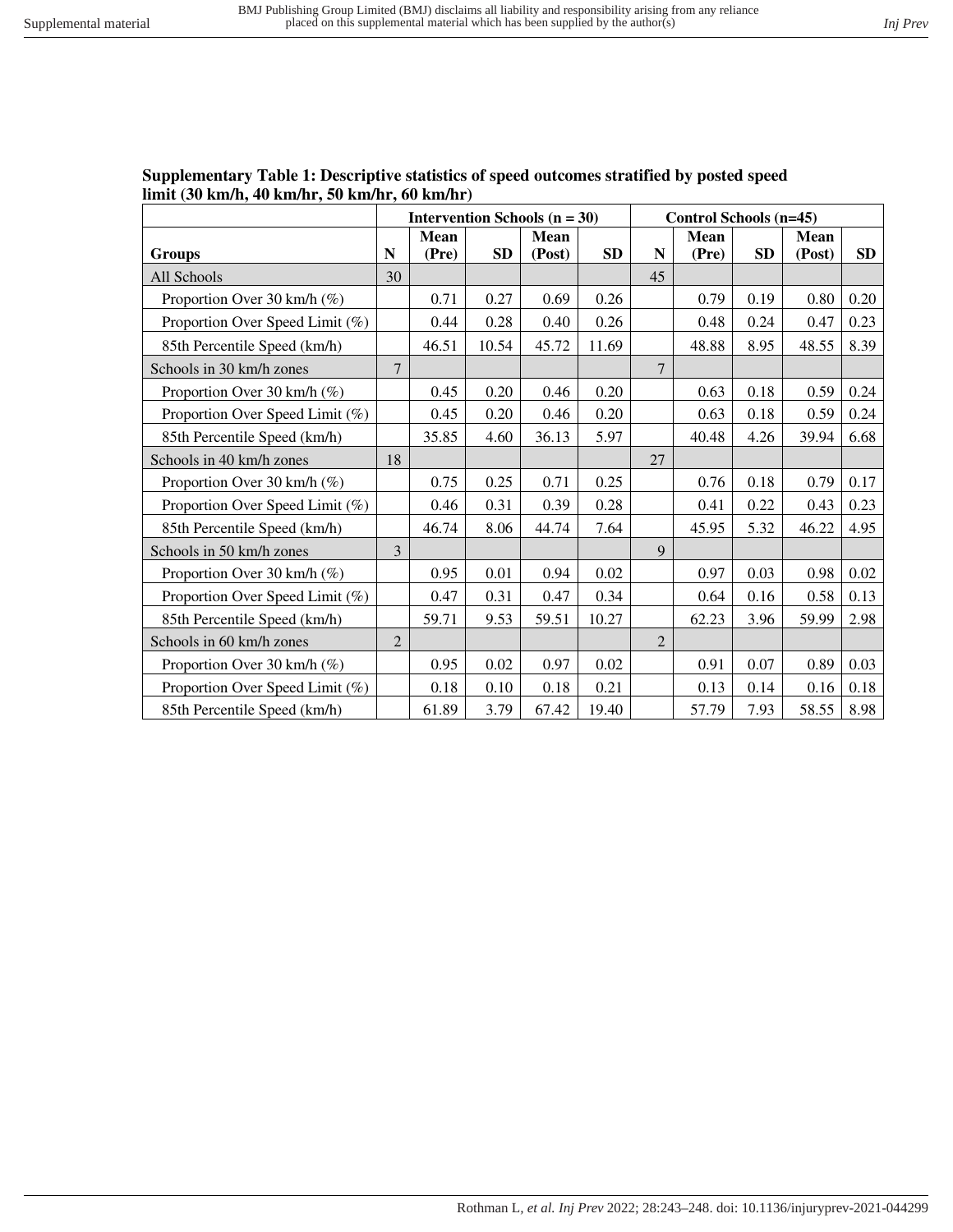## **Supplementary Table 2: Unadjusted and Adjusted Models for the Proportion Exceeding 30 km/h, Exceeding Speed Limit and 85th Percentile, for Intervention and Control Groups (OR = Odds Ratio, CI = Confidence Intervals)**

|                                |                                             | <b>Intervention</b><br>$(n=30)$         | Control<br>$(n=45)$             |                                         |  |
|--------------------------------|---------------------------------------------|-----------------------------------------|---------------------------------|-----------------------------------------|--|
|                                | <b>Unadjusted OR</b><br>$(95\% \text{ CI})$ | <b>Adjust OR</b><br>$(95\% \text{ CI})$ | <b>Unadjusted OR</b><br>(95% CI | <b>Adjust OR</b><br>$(95\% \text{ CI})$ |  |
| <b>Model 1: Proportion</b>     |                                             |                                         |                                 |                                         |  |
| <b>Exceeding 30 km/h</b>       |                                             |                                         |                                 |                                         |  |
| OR (95% CI)                    |                                             |                                         |                                 |                                         |  |
| Post vs Pre                    | 0.88(0.74, 1.06)                            | 0.88(0.73, 1.06)                        | 1.10(0.87, 1.38)                | 1.10(0.88, 1.37)                        |  |
| Presence of Traffic Calming    | 1.33(0.59, 3.00)                            | 2.72(1.06, 7.04)                        | 1.17(0.65, 2.12)                | 0.78(0.45, 1.35)                        |  |
| Posted Speed Limit (30 km/h as |                                             |                                         |                                 |                                         |  |
| reference)                     |                                             |                                         |                                 |                                         |  |
| $40$ km/h                      | 4.17 (1.71, 10.16)                          | 6.20(2.10, 18.30)                       | 1.86(1.05, 3.65)                | 2.59(1.28, 5.00)                        |  |
| $50 \text{ km/h}$              | 7.56 (1.80, 31.82)                          | 23.35 (4.24, 128.71)                    | 0.70(3.63, 20.86)               | 21.29 (8.39, 54.04)                     |  |
| $60$ km/h                      | 8.06 (1.51, 42.99)                          | 70.94 (8.39, 599.49)                    | 4.23 (1.07, 16.76)              | 5.33 (1.30, 21.77)                      |  |
| <b>Model 2: Proportion</b>     |                                             |                                         |                                 |                                         |  |
| <b>Exceeding Speed Limit</b>   |                                             |                                         |                                 |                                         |  |
| OR (95% CI)                    |                                             |                                         |                                 |                                         |  |
| Post vs Pre                    | 0.79(0.66, 0.96)                            | 0.79(0.66, 0.96)                        | 0.98(0.81, 1.19)                | 0.98(0.81, 1.18)                        |  |
| Presence of Traffic Calming    | 2.58(1.19, 5.57)                            | 3.53(1.25, 9.92)                        | 1.00(0.56, 1.78)                | 0.78(0.42, 1.43)                        |  |
| Posted Speed Limit (30 km/h as |                                             |                                         |                                 |                                         |  |
| reference)                     |                                             |                                         |                                 |                                         |  |
| $40$ km/h                      | 0.94(0.36, 2.46)                            | 0.92(0.28, 3.00)                        | 0.40(0.19, 0.92)                | 0.42(0.19, 0.94)                        |  |
| $50 \text{ km/h}$              | 1.06(0.24, 4.67)                            | 1.08(0.18, 6.61)                        | 1.02(0.44, 2.41)                | 1.02(0.39, 2.72)                        |  |
| $60$ km/h                      | 0.47(0.08, 2.67)                            | 0.54(0.06, 5.14)                        | 0.12(0.03, 0.53)                | 0.07(0.01, 0.38)                        |  |
| Model 3: 85% percentile speed  |                                             |                                         |                                 |                                         |  |
| (co-efficients, 95% CI)        |                                             |                                         |                                 |                                         |  |
| Post vs Pre                    | $-0.78(-6.53, 4.97)$                        | $-0.78$ $(-4.41, 2.84)$                 | $-0.33(-3.97, 3.30)$            | $-0.33$ $(-2.42, 1.75)$                 |  |
| Presence of Traffic Calming    | $-0.98$ $(-1.33, -0.62)$                    | 6.96 (3.08, 10.84)                      | $-0.92$ $(-1.18, -0.67)$        | $-1.20$ $(-3.42, 1.02)$                 |  |
| Posted Speed Limit (30 km/h as |                                             |                                         |                                 |                                         |  |
| reference)                     |                                             |                                         |                                 |                                         |  |
| 40 km/h                        | 10.89 (4.10, 17.68)                         | 10.86 (6.39, 15.32)                     | 5.46 (1.16, 9.76)               | 5.97(3.00, 8.95)                        |  |
| $50 \text{ km/h}$              | 23.86 (13.35, 34.37)                        | 23.95 (17.10, 30.80)                    | 21.75 (16.64, 26.85)            | 21.22 (17.64, 24.8)                     |  |
| $60$ km/h                      | 26.05 (13.83, 38.26)                        | 33.64 (25.21, 42.06)                    | 17.30 (9.18, 25.43)             | 17.62 (11.96, 23.27)                    |  |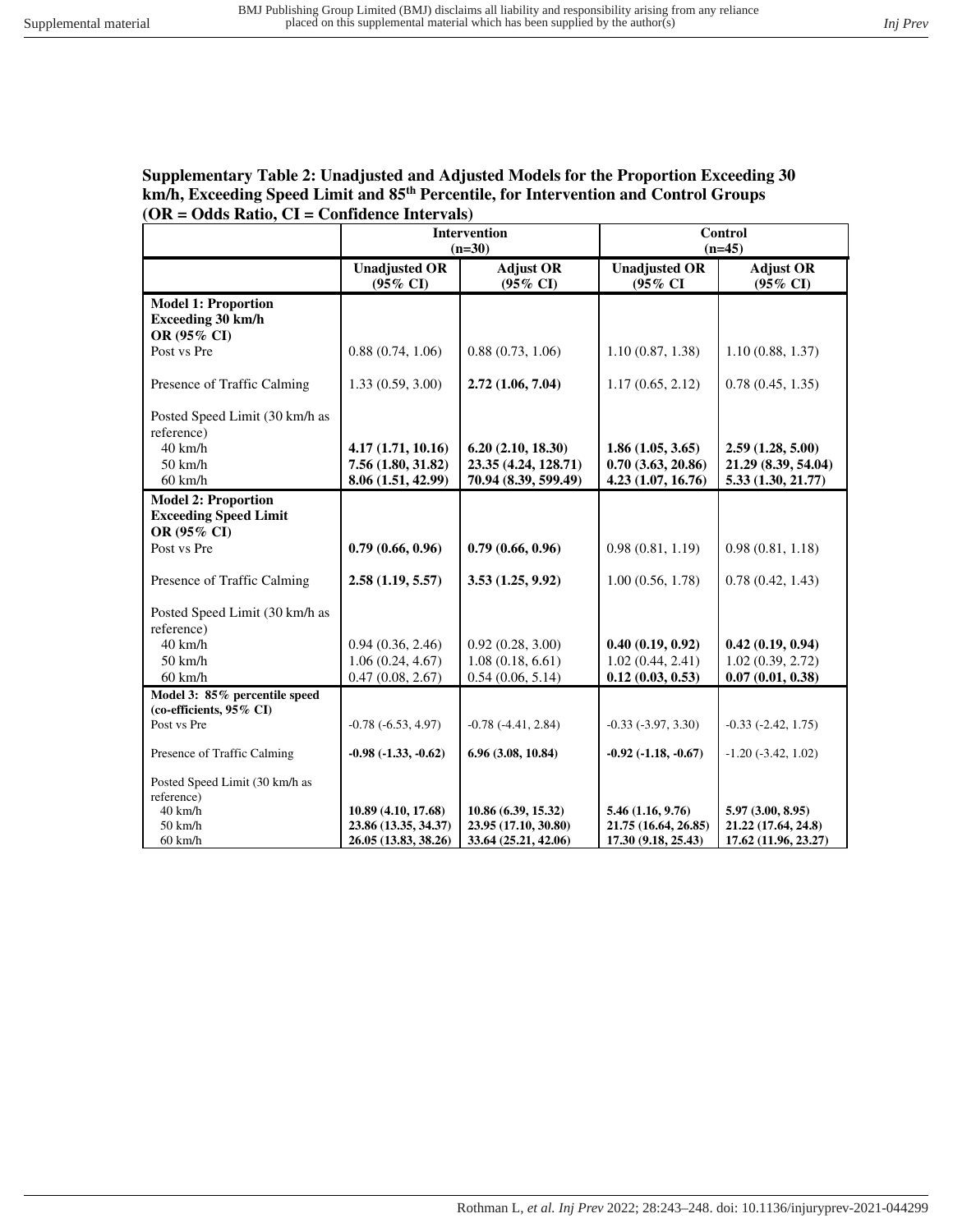## **Supplementary Table 3: Unadjusted and Adjusted Models for Active School Transportation, by Intervention and Control Group\***

|                                     | Group 2 (2018) Intervention Schools<br>$(n=21)$ |                                           | <b>Control Schools</b><br>$(n=45)$          |                                           |  |  |
|-------------------------------------|-------------------------------------------------|-------------------------------------------|---------------------------------------------|-------------------------------------------|--|--|
| Variable                            | <b>Unadjusted OR</b><br>$(95\% \text{ CI})$     | <b>Adjusted OR</b><br>$(95\% \text{ CI})$ | <b>Unadjusted OR</b><br>$(95\% \text{ CI})$ | <b>Adjusted OR</b><br>$(95\% \text{ CI})$ |  |  |
| Post vs pre-intervention            | 1.22(0.97, 1.54)                                | 1.24(0.99, 1.56)                          | 0.99(0.80, 1.23)                            | 0.99(0.80, 1.23)                          |  |  |
| Presence of adult crossing<br>guard | 1.66(1.03, 2.68)                                | 1.69(1.07, 2.69)                          | 0.98(0.68, 1.41)                            | 0.98(0.68, 1.42)                          |  |  |

\*adjusted for presence of school crossing guards